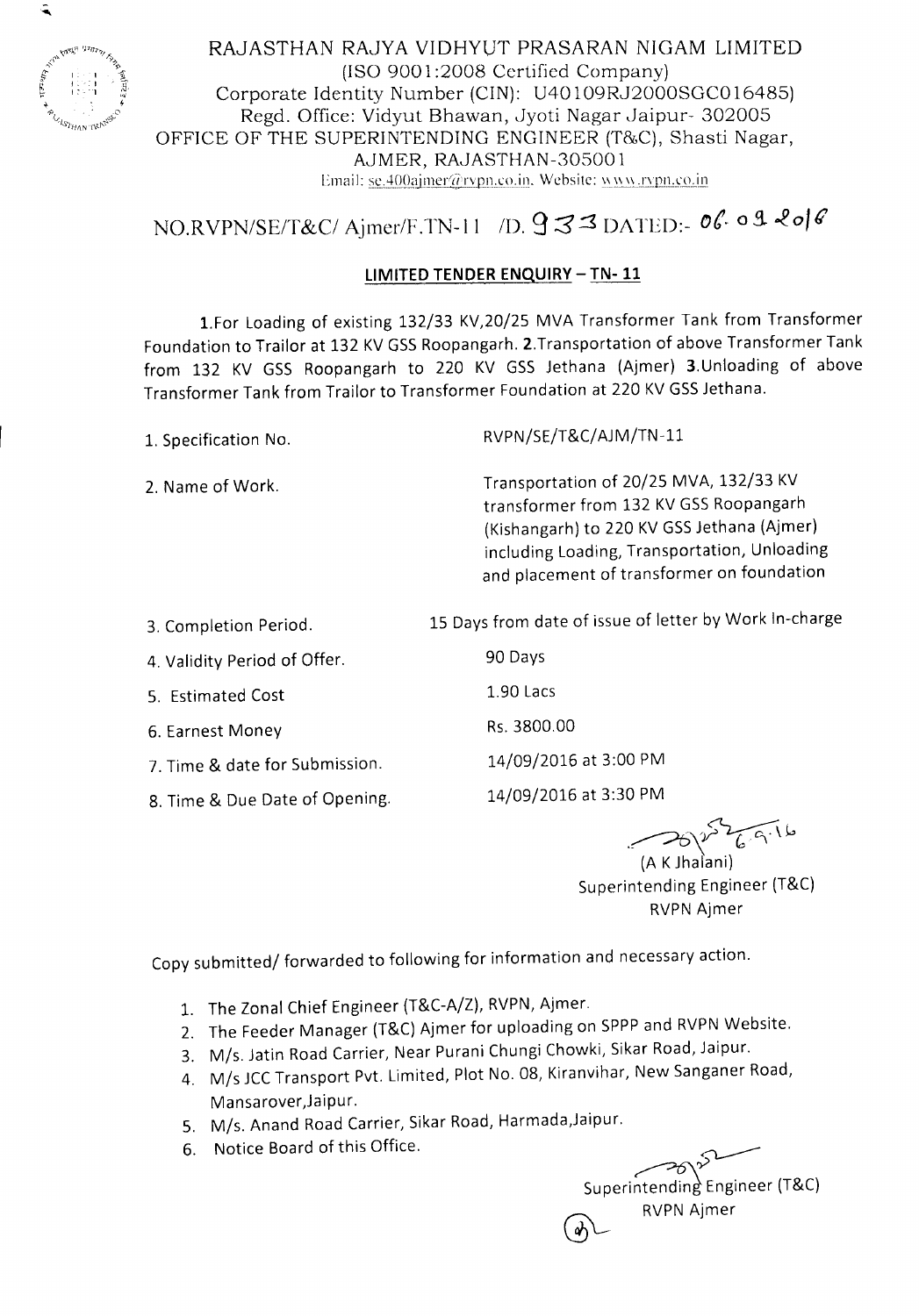## RAJASTHAN RAJYA VIDYUT PRASARAN NIGAM LIMITED TRANSMISSION AND CONSTRUCTION SHASTRI NAGAR AJMER 305001

TERMS AND CONDITIONS FOR EXECUTION

1. The Tender should be addressed to the Superintending Engineer (T&C), RVPN, Shastri Nagar, Ajmer. 305001.

2. The tender shall be submitted in closed / sealed envelope duly super scribed as "Tender for Transportation of 20/25 MVA, 132/33 KV transformer from 132 KV GSS Roopangarh to 220 KV GSSJethana including loading, Transportation, unloading & insurance"

3. The undersigned does not bind himself to accept the lowest or any other tender and reserve the right to reject any or all tender(s) without assigning any reason thereof.

4. The rate should be quoted for complete work, firm in all respect without any price variation including all taxes & duties but exclusive of service tax. Safe execution of work shall rest with the contractor.

5. Tenderer should be registered with SERVICE TAX DEPARTMENT (Registration under SERVICE TAX is required when the taxable value of services exceeds 09 Lacs in a financial year)

6. The quoted rate(s) shall be valid for 90 Days from the date of opening of tenders.

7. The work shall be completed with in 15 (Fifteen) days from the date of issue of letter from Work In-charge. The Work In-Charge shall intimate technical details of the work and other particulars. In case of delay in execution a penalty @  $\frac{1}{2}$ % per week or part thereof maximum up to 5% of the total cost of the work shall be imposed and recovered from bill. The penalty shall be imposed on the entire value of work. Also at the discretion of order placing authority work shall be got executed from other agency at risk and cost of contractor, if contractor failed to carry out the work as per scope.

8. Payment shall be arranged / released as per Nigam's Payment Policy on receipt of duly verified bills, from the Work In-Charge in the office of the Accounts Officer (T&C), RVPN, Ajmer subject to completion of contractual formalities. Statutory deductions as per rules in force shall be made from the bill at the time of payment.

9. All additions and or alterations in the tender must be clearly indicated.

10. Tenders received late due to any reason or which are incomplete shall not be accepted for consideration.

11. While submitting / forwarding the offer, it must be ensured that tender enquiry is submitted / forwarded in a closed envelope with superscription regarding Tender Enquiry Number.

12. All "Tools & Plants" for execution of work shall be arranged by the contractor at his cost.

13. Safe execution of work shall rest with tender. Nigam shall not bear or share any compensation for "Fatal" or "Non-Fatal" accident. Care shall be taken to avoid any damages to Nigam's property in vicinity. Any such damages shall be sole responsibility of the contractor executing the work.

14. All the documents issued shall be submitted by the Tenderer duly filled up in all respect with seal and signatures on each page.

15. Contractor shall take transit insurance, Loading & unloading work insurance for the amounting Rs 80.00 Lacs. equivalent to cost of transformer. The insurance charges shall be beard by firm and shall be included in price.

16. The Amount in each part of price Schedule (i.e. Part "A" to Part "C") have to be quoted separately.

17. The work specified in part A to part C of price schedule shall be considered as one single work and are not separable therefore bid shall be evaluated on the basis of total of amount indicated in Part "A" to Part "C" of price schedule.

<del>c</del>

(A.K. Jhalani) Superintending Engineer (T&C) RVPN Ajmer